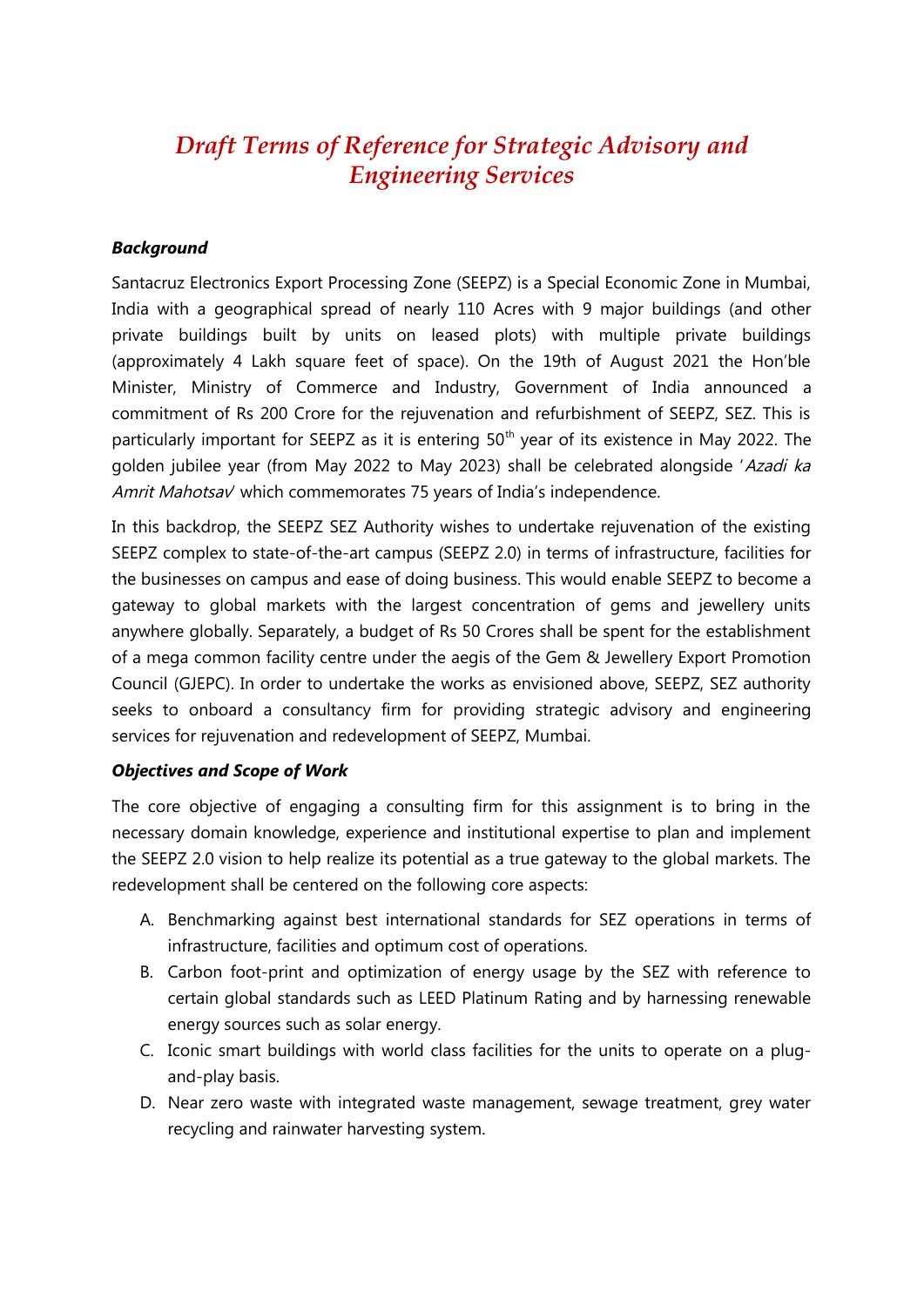Specific tasks under this assignment shall be as follows:

- a) Preparation of the SEEPZ 2.0 vision document and road map with tentative timelines.
- b) Preparation of a comprehensive Master Plan of the SEEPZ SEZ Area including all details on the existing infrastructure assets and buildings
- c) Thirdly, the strategic advisory consultant shall also assist the SEEPZ, SEZ to prepare the Master plan and bid it out for development with SEZ authority resources and with investment from the Co-developer and post award of the bid to the co-developer, the strategic advisory consultant shall morph with continued scope as master plan for redevelopment of SEEPZ, SEZ change management advisory with the SEZ authority and the Co-developer which will be a defined scope as a development management advisor thereof.
- d) Infrastructure Gap assessment for all buildings, other civil works, facilities, MEP maintenance, utilities including Sewerage Network, Sewage Treatment plant, Irrigation Network, Utility Corridors, Roads and footpaths, Streetlights, ICT and Security Surveillance, and other aspects requiring engineering expertise.
- e) Business Process Reengineering support for
	- i. Establishing a well-defined institutional structure with effective "One window/ One Stop" interface for business entities for business operations/ clearances/ investments. Marketing etc.
	- ii. Maximizing potential investor reach including facilitating lead investment or attracting anchor investor as Co-developer or unit for ecosystem development and incentivizing high technology sectors for establishment of business operations/ units ad positioning a 'Unique Selling Proposition' for SEEPZ, SEZ creating a facilitating business environment with multiple options for investors.
	- iii. Reviewing and initiation of effective steps for high value services related to business related services in SEZs including provisioning for an ergonomic and optimal – quality of life avenues for management and workforce in terms of banking services, customs clearances, medical and first aid facilities including in house check-ups, eye clinics etc., courier and postage and similar business support services, business operations and institutional clearances, licenses, registration etc., optimizing process timelines, turnarounds for consignment clearances, forwarding and shipping.
	- iv. Designing and suggesting implementation of continuous upgradation cycles for security services, fire safety and prevention, disaster preparedness, electricity safety, provision of real time safe and secure response force, optimized utilities including civic amenities and facilities such as restaurants and canteens.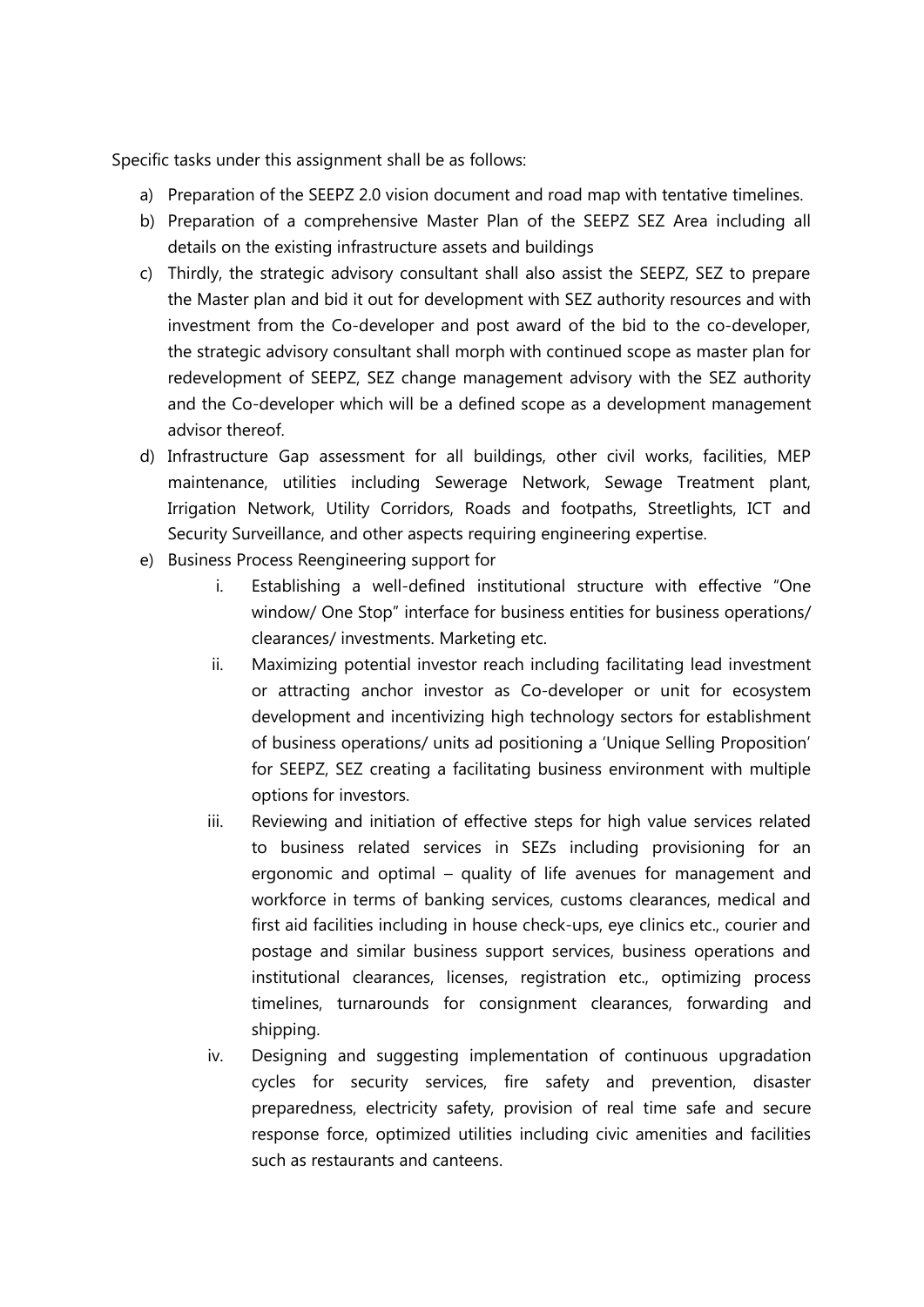- v. Provision of value-added services in SEEPZ, SEZ for processing/ non processing zone such as recreation centre, sports centre, MICE facilities etc, shopping and other utilities outlet, health facilities etc.
- vi. vision and action plan to incorporate additional value services based on best practices for manpower, talent services, integrated information system and app-based access to services in the SEZ.
- vii. Integrated Standard operating procedures for SEZ management to ensure optimally managed infrastructure, time bound cost optimized maintenance and rectification cycles with real time delivery and performance monitoring system for all services in the SEZ such as utilities (cleaning), green utilities such as hazardous waste treatment plant, bio gas plant, Sewage treatment plant etc.
- viii. Existing space optimization and freeing up underutilized or near probable available space for new units/ businesses including implementation of a global FSI for maximizing floor space for business units given the strategic/ commercial location of the SEEPZ,SEZ in the commercial capital of Mumbai.
- ix. Initiation of additional revenue streams in consonance with existing Government policy prescriptions and mandate such as advertising / publicity revenue based on the 3.3 kilometres perimeter wall in terms of commercial outdoor advertising space, outdoor hoardings and other business commercials that augment the SEZ authority income.
- x. Optimizing the interface for transport and ferrying systems for work force and visitors to the SEEPZ, SEZ with integration with multi modes such as Metro, bus service, taxi service and low cost travel options like Uber/ OLA on demand to ensure premium connectivity to SEEPZ, SEZ for mass and individual transportation and goods and bulk movement including provisioning amenities for waiting areas, public comfort in consultation with civic authorities and public authorities outside the ambit of SEEPZ, SEZ administration
- f) Preparation of a transition plan from the existing brown-field infrastructure base to the redevelopment SEEPZ, SEZ including utility management and estate management aspects such as waste management, garden and horticulture, energy consumption optimization, detailed survey and formulation of plans and estimates thereof.
- g) Assistance in empanelment of works contracts contractors on pre-qualification and pecuniary basis.
- h) Formulation of plans and estimates for various works based on a pre-notified Schedule of Rates.
- i) Bid process management of works procurements and project management support for their implementation in compliance with the Manual for Procurement of works, Government of India and the General Financial Rules.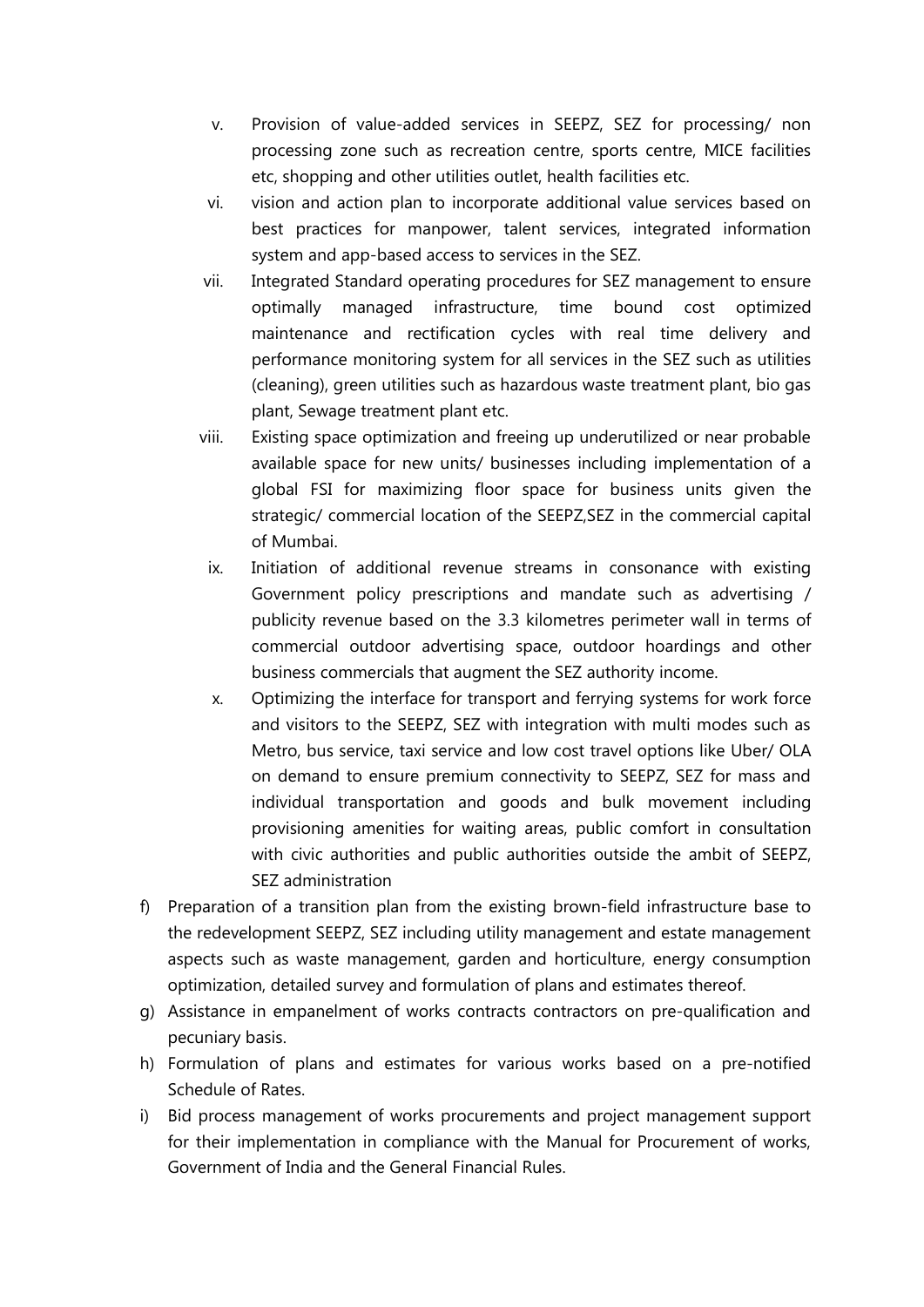- j) Coordination with external agencies and establishing linkages with academic and R & D Institutes for any support facility.
- k) Designing MIS framework for effective monitoring of implementation process and tasks given to third party agencies to keep track of the activities monthly.
- l) Assistance in implementation of approved interventions through effective coordination among stakeholders, companies and government departments, banks and financial institutions, materials and Consultants as necessitated.
- m) Monitoring and evaluation of the multiple projects that shall be undertaken through periodic review meeting using tools like dashboards and progress reports.
- n) Providing support in bid process management for procuring services required for approved interventions – assistance in drafting of tender documents, any support required in evaluation, and to select consultants and developers for the redevelopment of SEEPZ, SEZ.
- o) Assistance in onboarding a security management consultancy after internal examination of the existing security requirements and the multiple contracts for services related to security services thereof, involving ingress/ egress and access management control, baggage screening, frisking, vehicle and carrier checking protocols, security communication protocols including VHF, CCTC upgradation, Emergency Operations and Coordination centre / Command and Control Centre establishment, Disaster response including electrical/ fire safety and preparedness.
- p) Assistance in engaging an estate management consultancy that shall optimize the estate management aspects in the SEEPZ, SEZ management.
- q) Assistance in identifying the training need assessments for the internal staff and officials of the SEEPZ, SEZ and to assist in framing the human resource policy and optimization of the manpower at SEEPZ, SEZ for all activities for administration.
- r) Coordination with the various agencies like the Export Promotion Council, Gems and Jewellery export promotion council, SJGMA, SEEPZ Electronics manufacturers association etc for various stakeholder consultations etc.
- s) Assistance in onboarding resources for internal capacity and skill upgradation with suggestion on training and skill upgradation for staff/ officials on dedicated platforms such as NSDLs SEZ Online/ E -office/ ICEGATE and office procedures and compliances
- t) Assistance in creating in house resource cell for statistical analysis and date interpretation and visualization, report generation and compilation, presentations, documentation services, language translation services, including augmenting capacities of the Hindi Rajbhasha cell
- u) Optimizing the website as a bilingual resource portal, essentially as an allencompassing interface for online transactions for units/ businesses/ internal administrative processes including security, estate management, waste management and other aspects.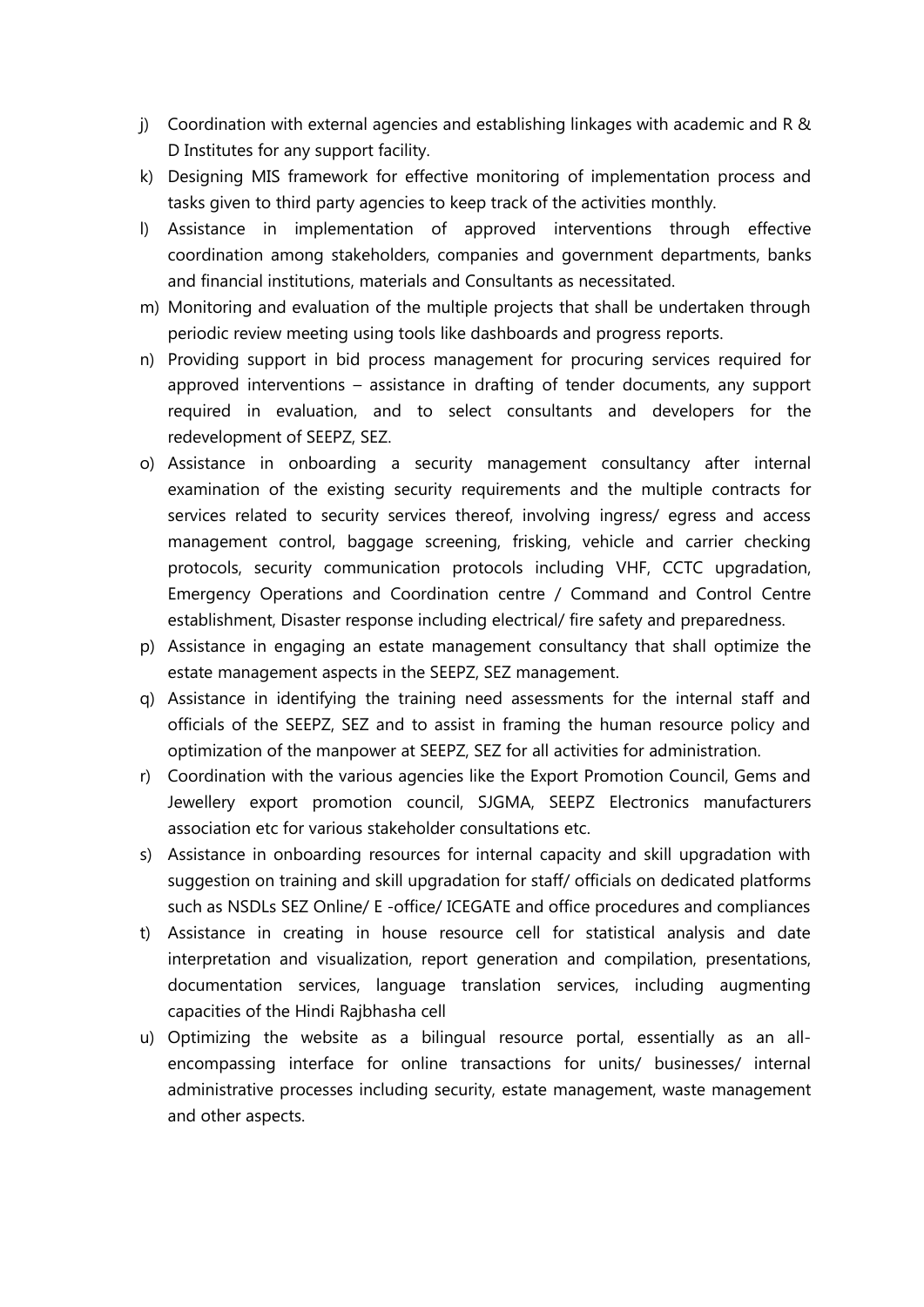- v) Optimizing and course correction or replacement of all service contracts by the SEZ authority for manpower and all other institutional services like utilities management etc
- *w)* Assistance in compliance framework for labour legislations and checklist, including calendar of activities for the assigned institutional roles under the specific legislations like (i) Minimum Wages Act, 1948 (ii) Payment of Wages Act, 1936 (iii) Child labour ( Prohibition and Regulation) Act, 1986 (iv) Payment of Bonus Act,1965 (v) Contract Labour ( regulation and abolition) Act, 1970 (vi) The Maharashtra Women's Minimum House Rent Allowance Act, 1983 (vi) Motor Transport Workers Act, 1961 (vii) Payment of Gratuity Act, 1976 (viii) Equal remuneration Act, 1976 (ix) Maternity Benefit Act, 1961

| SN             | Deliverable                                                                                                                                                                                                                                                                                        | Timeline (weeks)<br>$T = date of$<br>commencement<br>of services | Payment<br>Milestone<br>(% of contract<br>value) |
|----------------|----------------------------------------------------------------------------------------------------------------------------------------------------------------------------------------------------------------------------------------------------------------------------------------------------|------------------------------------------------------------------|--------------------------------------------------|
| $\mathbf 1$    | Infrastructure Gap Assessment Report                                                                                                                                                                                                                                                               | $T + 6$                                                          | 5%                                               |
| $\overline{2}$ | As-is Report covering all the points mentioned<br>under scope of work d) Business Process<br>Reengineering                                                                                                                                                                                         | $T + 8$                                                          | 5%                                               |
| 3              | Upgradation and addition to the evolving<br>Functional Requirement Specifications (FRS) for<br>the MIS including all aspects of administration,<br>facility management, and security systems<br>including contract review and supplementation<br>of existing vendors/ Consultants for deliverables | $T + 10$                                                         | 5%                                               |
| $\overline{4}$ | SEEPZ 2.0 vision document and road map<br>(To-be report and transition plan)                                                                                                                                                                                                                       | $T + 12$                                                         | 10%                                              |
| 5              | Creating a contract management database of all<br>Consultants / contractors hired by the SEEPZ<br>Authority including mapping of SLAs and<br>monitoring timelines and finetuning of the<br>performance management and assessment of<br>such contracts                                              | $T + 12$                                                         | 5%                                               |
| 6              | Master-plan of all engineering works<br>requirements including rough plan and<br>estimates, proposed timelines, methods of<br>procurement, etc.                                                                                                                                                    | $T + 14$                                                         | 10%                                              |
| $\overline{7}$ | Preparation of draft HR policy for SEEPZ<br>employees including organization chart, career                                                                                                                                                                                                         | $T + 15$                                                         | 5%                                               |

#### *Key Deliverables and Payment Milestones*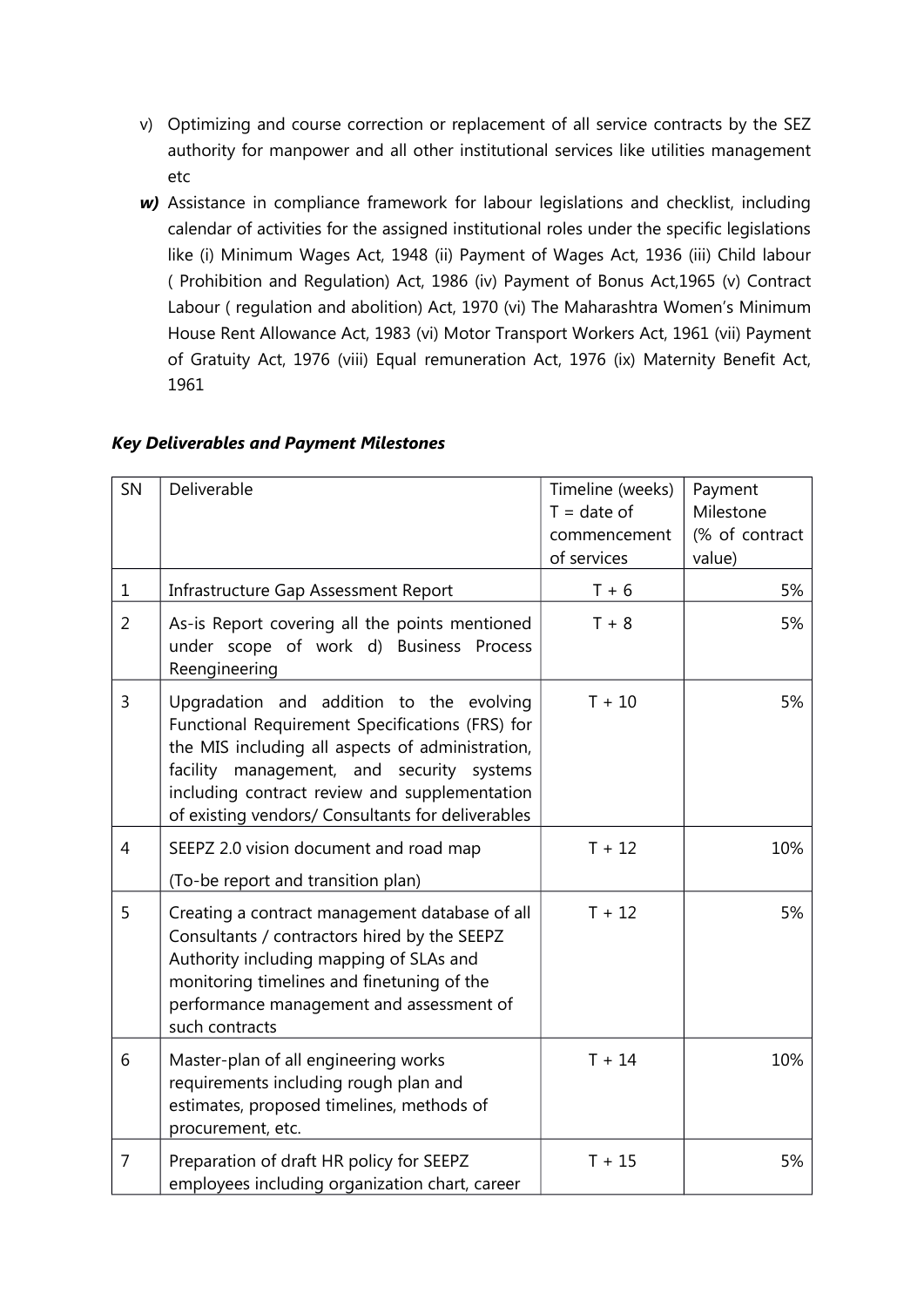|   | progression plan for various positions, training<br>plan and other aspects.                                                                                                                                                       |                                |                                               |
|---|-----------------------------------------------------------------------------------------------------------------------------------------------------------------------------------------------------------------------------------|--------------------------------|-----------------------------------------------|
| 8 | Assistance in onboarding a private co-developer<br>for redevelopment of SEEPZ SEZ as per the<br>SEEPZ 2.0 vision document                                                                                                         | $T + 52$                       | 15%                                           |
| 9 | Regular assistance in preparation of plan and<br>estimates, SoR, empanelment of contractors,<br>implementation of approved interventions, and<br>other tasks mentioned in the scope of work.<br>(Submission of quarterly reports) | At the end of<br>every quarter | 40%<br>(5% at the end<br>of every<br>quarter) |

## *Requirement of Key Experts*

| SN             | Key Expert   | <b>Essential Qualifications</b>                                                           | Expected      |
|----------------|--------------|-------------------------------------------------------------------------------------------|---------------|
|                |              |                                                                                           | Input         |
| $\mathbf{1}$   | Team Leader  | Post graduate degree in management.<br>At least 15 years of experience in leading similar | 18 months     |
|                |              | projects for government clients.                                                          | (at least 50% |
|                |              | Experience of managing SEZs / EPZs / Industrial                                           | field-based)  |
|                |              | Clusters and demonstrated knowledge of                                                    |               |
|                |              | electronics and jewelry export industry would be<br>preferred.                            |               |
|                |              | Post Graduate Degree in Urban Planning / Urban                                            |               |
|                |              | Infrastructure & Engineering shall also be                                                |               |
|                |              | considered in lieu of a post-graduate degree in<br>management / PGDM.                     |               |
| $\overline{2}$ | Facility     | B.Tech / B.E. with a post graduate degree in                                              | 8 months      |
|                | Management   | management or engineering.                                                                |               |
|                | Expert       | At least 10 years of experience in managerial                                             | (at least 50% |
|                |              | capacity looking after facility management for                                            | field-based)  |
|                |              | large industrial premises.                                                                |               |
| $\overline{3}$ | MIS Expert   | B.Tech / B.E. / MCA                                                                       | 12 months     |
|                |              | At least 10 years of experience in developing                                             |               |
|                |              | and implementing MIS for government                                                       | (at least 75% |
|                |              | organizations of which at least 5 years should be                                         | field based)  |
|                |              | in managerial capacity. Must have good                                                    |               |
|                |              | knowledge of system architecture and best                                                 |               |
|                |              | practices in ERP solutions.                                                               |               |
| $\overline{4}$ | HR/          | MBA / PGDM or equivalent post-graduate                                                    | 2 months      |
|                | Organization | degree.                                                                                   |               |
|                | Development  | At least 10 years of experience in organization                                           | (at least 50% |
|                | Specialist   | development including at least 4 years with a                                             | field-based)  |
|                |              | government organization / client.                                                         |               |
|                |              | Experience of preparing HR policy and                                                     |               |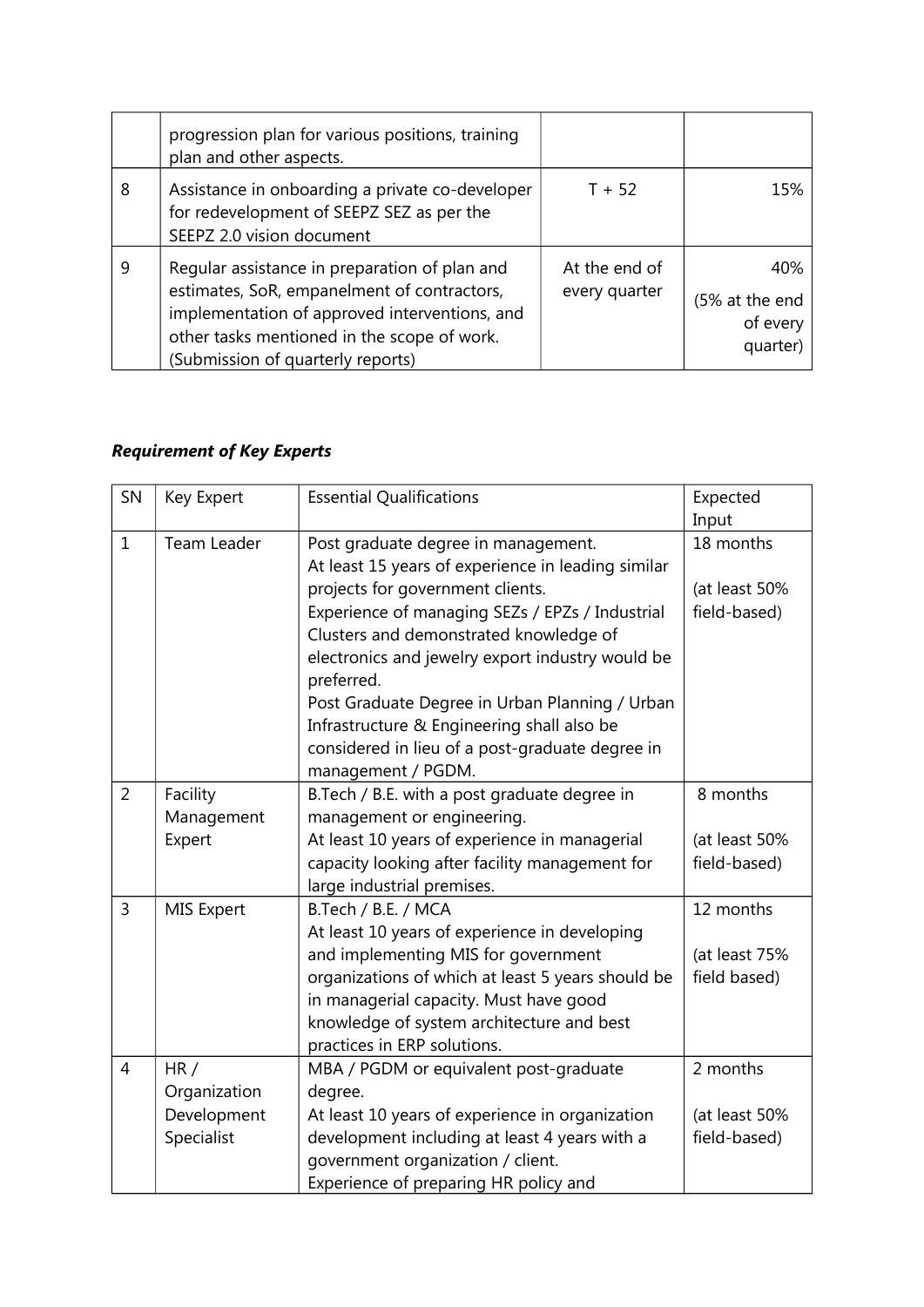|                |                          | knowledge of best practices in talent acquisition, |                 |
|----------------|--------------------------|----------------------------------------------------|-----------------|
|                |                          | retention and development practices.               |                 |
| 5              | <b>Security Services</b> | Graduate in any discipline                         | 6 months        |
|                | Specialist               | At least 15 years of managerial experience in      |                 |
|                |                          | security services management for large             | (at least 50%   |
|                |                          | campuses (50+ Acre) including experience of IT-    | field-based)    |
|                |                          | enabled security services. Formal qualifications   |                 |
|                |                          | in IT-enabled security services would be           |                 |
|                |                          | preferred.                                         |                 |
|                |                          | Understanding of emergency response and            |                 |
|                |                          | management of fire & emergency services            |                 |
|                |                          | operations would be essential.                     |                 |
| 6              | <b>Bid Process</b>       | Graduate in any discipline                         | 12 months       |
|                | Management               | At least 5 years of managerial experience in       |                 |
|                | Specialist               | procuring works and consulting services for        | (at least 50%   |
|                |                          | government entities. In depth knowledge of         | field-based)    |
|                |                          | GFR, CVC guidelines and other advisories as well   |                 |
|                |                          | as drafting bidding documents is a must.           |                 |
| $\overline{7}$ | Legal Expert             | Law graduate (LLB/LLM)                             | 3 months        |
|                |                          | At least 8 years of experience in the field of     |                 |
|                |                          | contract 6management / contract law.               |                 |
|                |                          | Experience of advising on Government contracts     |                 |
|                |                          | and demonstrated knowledge of SEZ Act &            |                 |
|                |                          | Rules shall be preferred.                          |                 |
| 8              | Structural               | B.E. / B.Tech Civil or Structural Engineering      | Full time       |
|                | Engineering              | At least 10 years of experience including          | (24 months)     |
|                | Expert                   | experience of structural planning of large         |                 |
|                |                          | industrial premises. Experience of working with    | Full-time field |
|                |                          | Government clients shall be preferred.             | based.          |
| 9              | <b>Public Works</b>      | B.E. / B.Tech                                      | 6 months        |
|                | Expert                   | Retired engineer from public works department      |                 |
|                |                          | of state / central government.                     | (at least 50%   |
|                |                          | Must have in-depth knowledge and experience        | field-based)    |
|                |                          | of empanelment of contractors, preparation of      |                 |
|                |                          | SoR and procurement of works.                      |                 |
| 10             | <b>Energy Audit</b>      | Masters in Energy Studies or related fields        | 3 months        |
|                | Expert                   | At least 10 years of experience in planning,       |                 |
|                |                          | optimizing and auditing energy consumption of      | (at least 50%   |
|                |                          | large industrial premises.                         | field-based)    |
| 11             | <b>PPP Specialist</b>    | Graduate in any discipline                         | 10 months       |
|                |                          | At least 10 years of experience in providing       |                 |
|                |                          | transaction advisory for infrastructure PPP        | (at least 50%   |
|                |                          | projects to government clients.                    | field based)    |
| 12             | Project                  | Engineering graduate with post-graduate            | Full time       |
|                | Managers (3)             | degree in management                               | (24 months)     |
|                |                          | At least 5 years of managerial experience in       |                 |
|                |                          | working with government clients on business        | Full-time field |